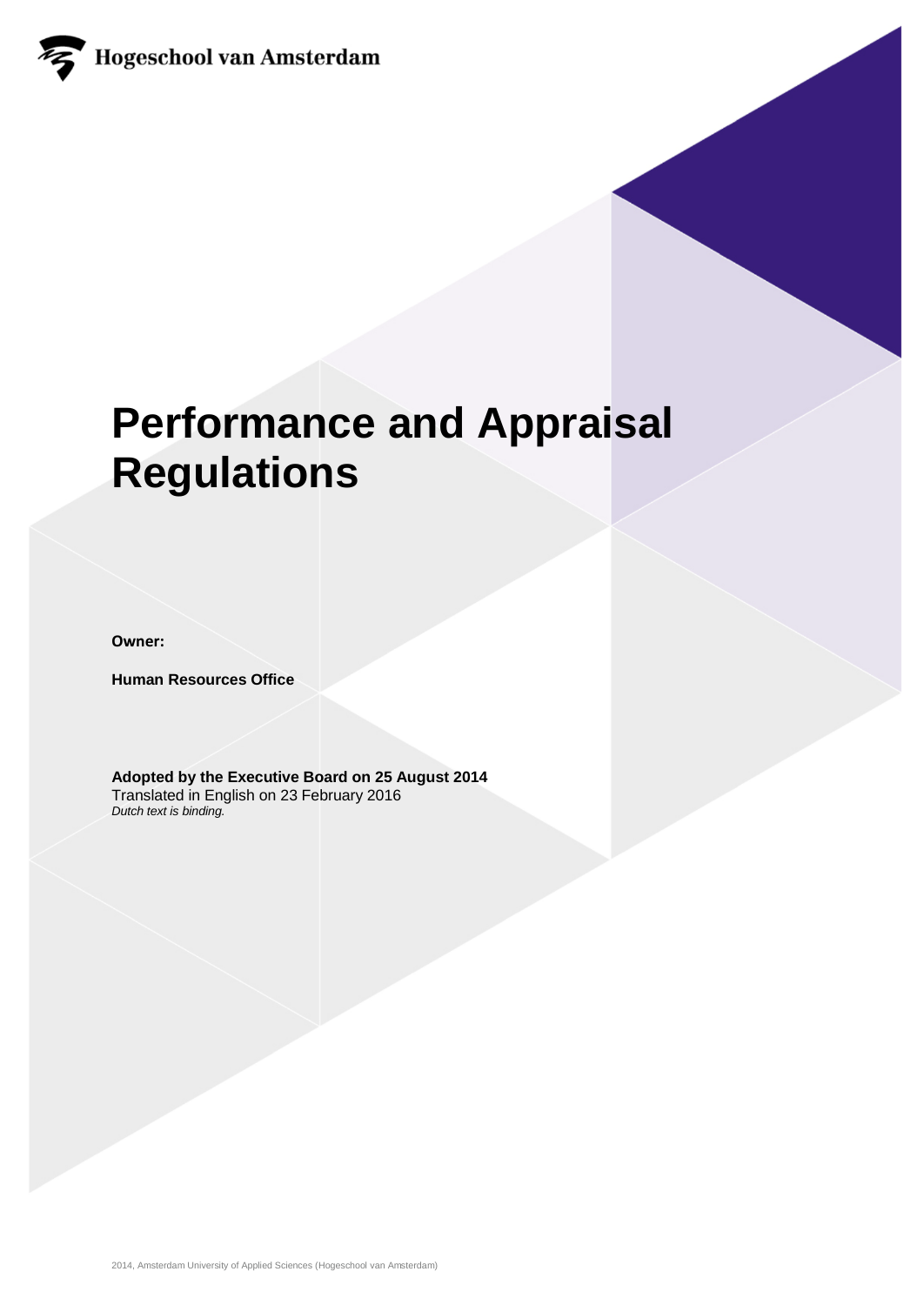### **Table of Contents**

| Preamble                                     |   |
|----------------------------------------------|---|
| Article 1. Definitions                       | 1 |
| Article 2. The annual consultation           | 3 |
| Article 3. The annual appraisal              | 5 |
| Article 4. Review                            | 8 |
| Article 5. Objection                         | 8 |
| Article 6. Unforeseen circumstances          | g |
| Article 7. Effective date and official title | g |

Page number: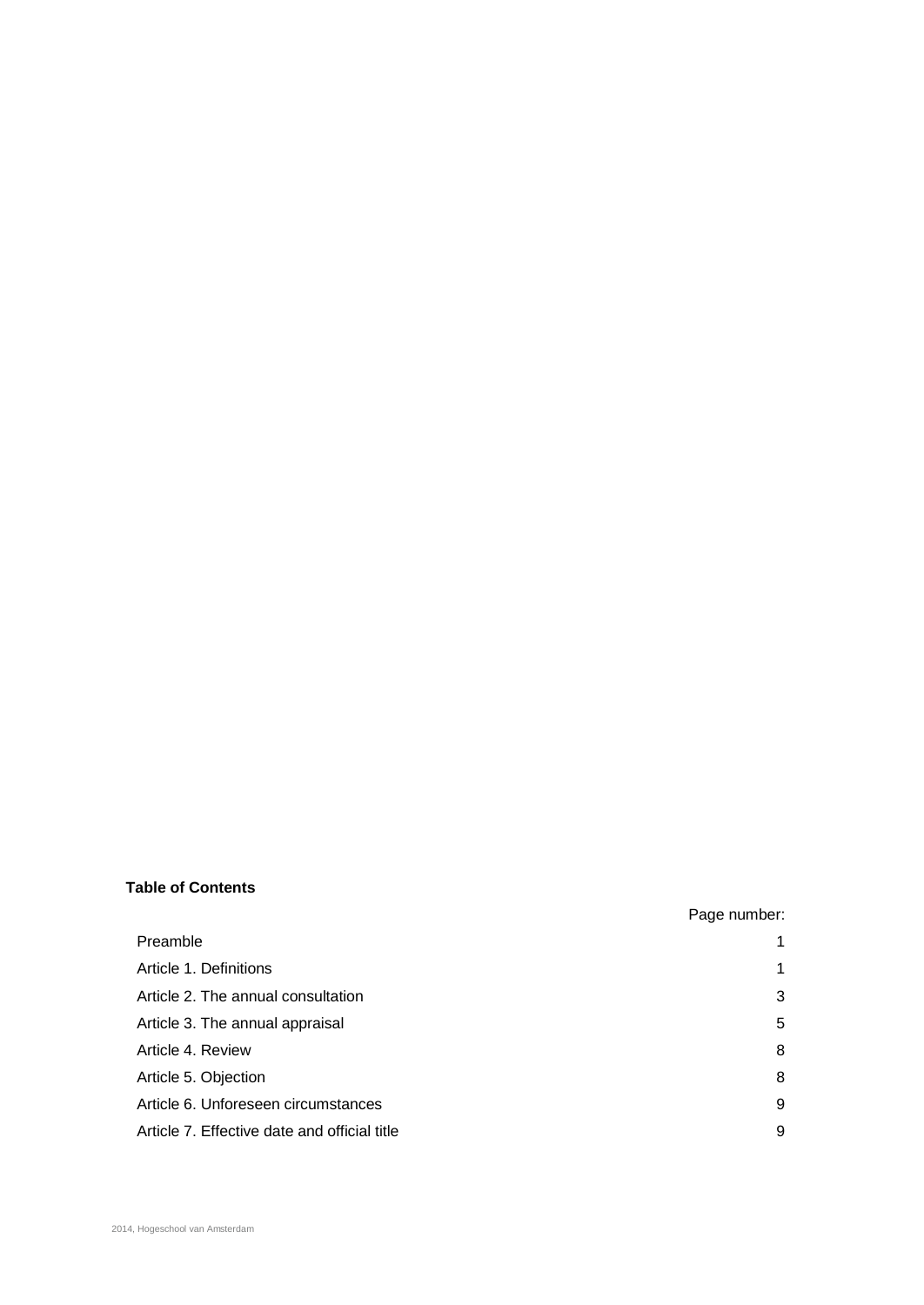## **Hogeschool van Amsterdam**

#### **Performance and Appraisal Regulations of the Amsterdam University of Applied Sciences (25 August 2014)**

#### **Preamble**

These regulations are the implementing regulations for the 'Policy on Performance and Appraisal of the Amsterdam University of Applied Sciences', as adopted by the Executive Board. These regulations are in accordance with Chapter N of the Employment Agreement for the Higher Professional Education Sector 2012-2013 (cao-hbo 2012-2013), as adopted by the Executive Board on 25 August 2014, with the approval of the trade unions of 3 June 2014.

#### **Article 1. Definitions**

In these regulations, the following terms are defined as follows:

| a) | Appraisal decision         |   | the written and substantiated decision of the employee's<br>hierarchical supervisor, in which the employee's<br>performance is assessed, with allocation of an appropriate<br>appraisal category. This decision may have consequences<br>for the employee's legal status, including the granting or<br>withholding of an annual salary increase, as referred to in<br>Article H-3 cao-hbo. |
|----|----------------------------|---|--------------------------------------------------------------------------------------------------------------------------------------------------------------------------------------------------------------------------------------------------------------------------------------------------------------------------------------------------------------------------------------------|
| b) | Appraisal interview        |   | interview during which the supervisor explains the appraisal<br>decision and the consequences thereof to the employee,<br>and (new) arrangements are made for the future.                                                                                                                                                                                                                  |
| C) | Hierarchical<br>supervisor |   | the person who is authorised to assess the employee and<br>issue the appraisal decision on behalf of the employer.                                                                                                                                                                                                                                                                         |
| d) | HR cycle                   |   | cycle of times at which the employee and the supervisor<br>meet, evaluate and make arrangements, aimed at the<br>optimisation of the employee's performance and his <sup>1</sup><br>professional development, individually and as part of a<br>team, as referred to in the 'Policy on Performance and<br>Appraisal of the Amsterdam University of Applied Sciences'.                       |
| e) | Job profile                |   | the general description of the position in which the<br>employee has formally been employed, as adopted by the<br><b>Executive Board.</b>                                                                                                                                                                                                                                                  |
| f) | Functional supervisor      | ÷ | the person who is charged with conducting the annual<br>consultation with the employee and the implementation of<br>the appraisal decision on behalf of the hierarchical<br>supervisor, including conducting the appraisal interview.<br>This is the supervisor with formally delegated implementing<br>powers.                                                                            |
| g) | Supervisor                 |   | the person who is charged with conducting the annual<br>consultation and - if applicable - the appraisal interview<br>with the employee, on behalf of the employer. This may be<br>the hierarchical supervisor or $-$ in the event that powers<br>have been delegated – the functional supervisor of the<br>employee.                                                                      |

1

<sup>1</sup> In these regulations, *he*, *him* and *his* also refer to *she* and *her* respectively.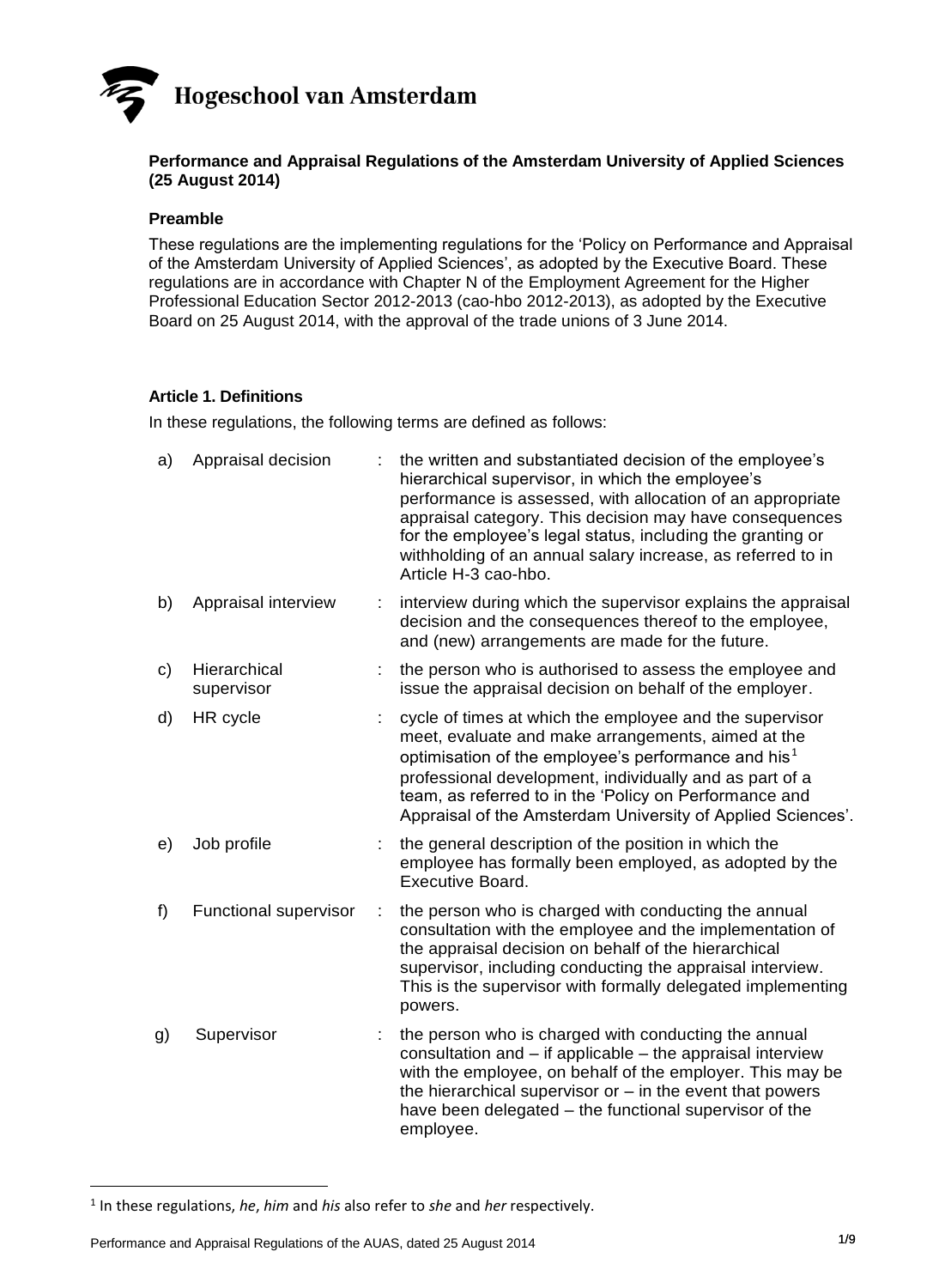

- h) Annual appraisal : mandatory annual appraisal of the employee's performance by the supervisor, which in any case consists of the appraisal decision (see 1 paragraph a), which – where necessary – will be explained during the appraisal interview (see 1 paragraph b).
- i) Annual consultation : annual mandatory formal meeting between the supervisor and the employee on the employee's performance and professional development, as referred to in N-1 paragraph 2 cao-hbo. The arrangements made during the annual consultation are laid down in writing in a report.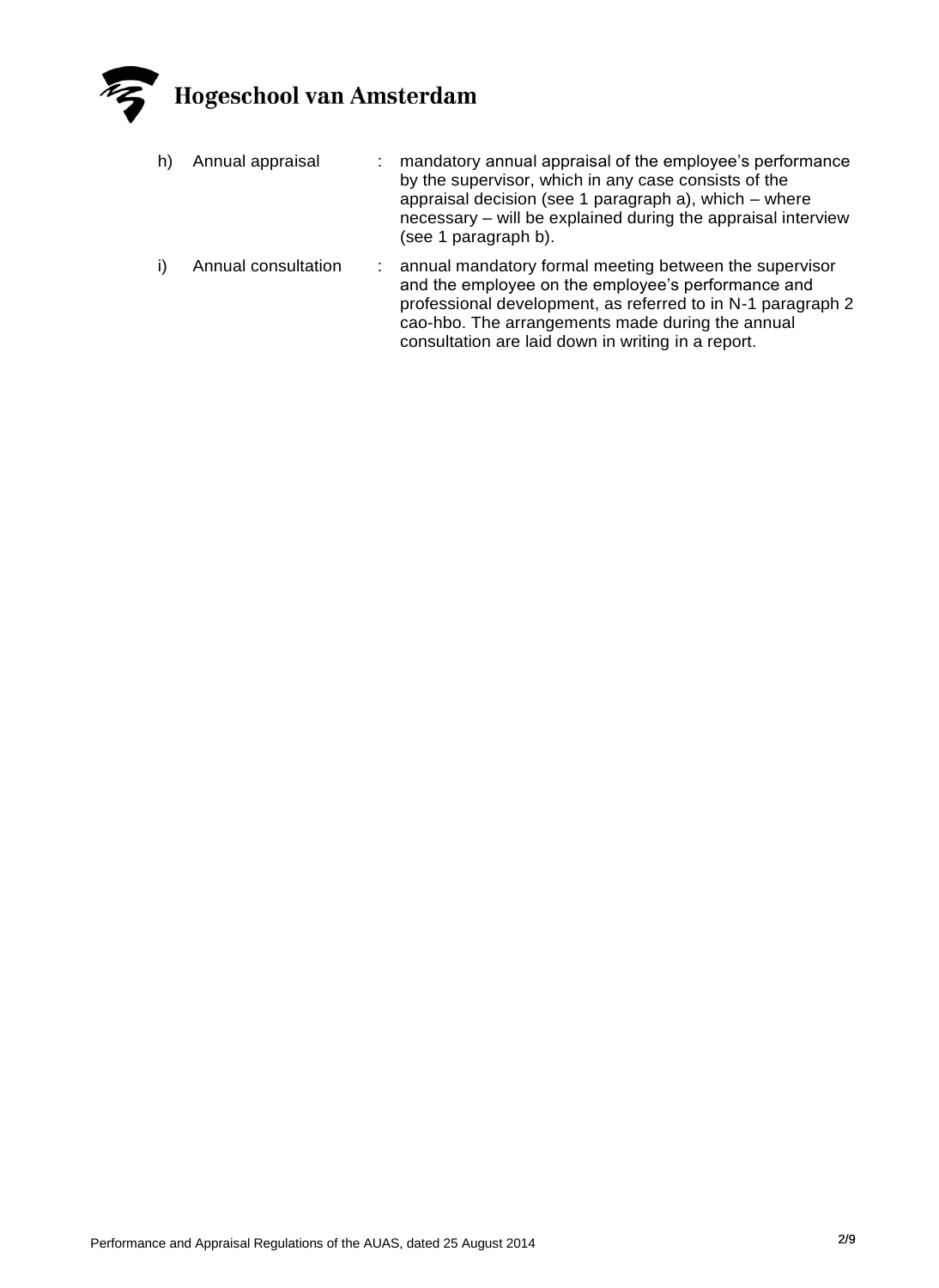

#### **Article 2. The annual consultation**

- 1. Within the framework of the HR cycle, every employee will have a least one formal consultation concerning his performance and professional development per year.
- 2. The consultation will be conducted by the hierarchical supervisor and/or the functional supervisor<sup>2</sup>.
- 3. If there is functional relevance to it, the supervisor may  $-$  in consultation with the employee  $$ invite a third party to be present during (part of) the annual consultation, such as a project leader of the project in which the employee is involved or a supervisor of the centre for applied research in which the employee is carrying out research.
- 4. At the request of the employee or the supervisor, an HR adviser of the institution can be present during the consultation for support, unless one of the parties objects to this.
- 5. During the annual consultation, the following topics will in any case be discussed:
	- $\triangleright$  the employee's general performance since the previous annual consultation as referred to in paragraph 1, or  $-$  if there has been no previous annual consultation  $-$  from the starting point onwards<sup>3</sup>;
	- $\triangleright$  the quantity, quality and progress of the activities, including the progress made in the realisation of past arrangements;
	- $\triangleright$  the employee's professional development in relation to his position and past arrangements;
	- $\triangleright$  the employee's need for support:
	- the employee's job satisfaction and matters such as the balance between work and family life, the employee's vitality and absenteeism, the work pressure experienced and the working conditions;
	- $\triangleright$  the employee's ambitions, his employability and his career perspectives in the long term;
	- $\triangleright$  experience with the supervisor's supervision;
	- $\triangleright$  ancillary activities.
- 6. During the consultation, arrangements will in any case be made with regard to:
	- $\triangleright$  the targets to be realised and the results to be achieved by the employee in the coming period;
	- $\triangleright$  the employee's development.
- 7. The annual consultation will be conducted with due observance of the employee's job profile, taking account of the arrangements made during earlier interviews, such as the annual consultation, the appraisal interview (if any) and/or at the starting point.
- 8. At least two weeks in advance, the supervisor will invite the employee to the annual consultation, stating the topics he wishes to discuss during the consultation. In addition, the format on the basis of which the annual consultation will be conducted and recorded will be communicated.
- 9. The employee must prepare for the consultation by means of a written evaluation according to the format referred to in paragraph 8. The evaluation and any topics the employee wishes to discuss must be handed in to the supervisor at least two working days before the annual consultation.

the replacement of the supervisor.

 $\ddot{\phantom{a}}$ 

 $2$  The hierarchical supervisor of a large degree programme/department is authorised to delegate the conducting of the annual consultation to a functional supervisor, such as a team coordinator.

<sup>&</sup>lt;sup>3</sup> In this context, 'the starting point' may be one of the following:

the employee entering the employment of the institution;

the employee joining the degree programme/department through internal mobility;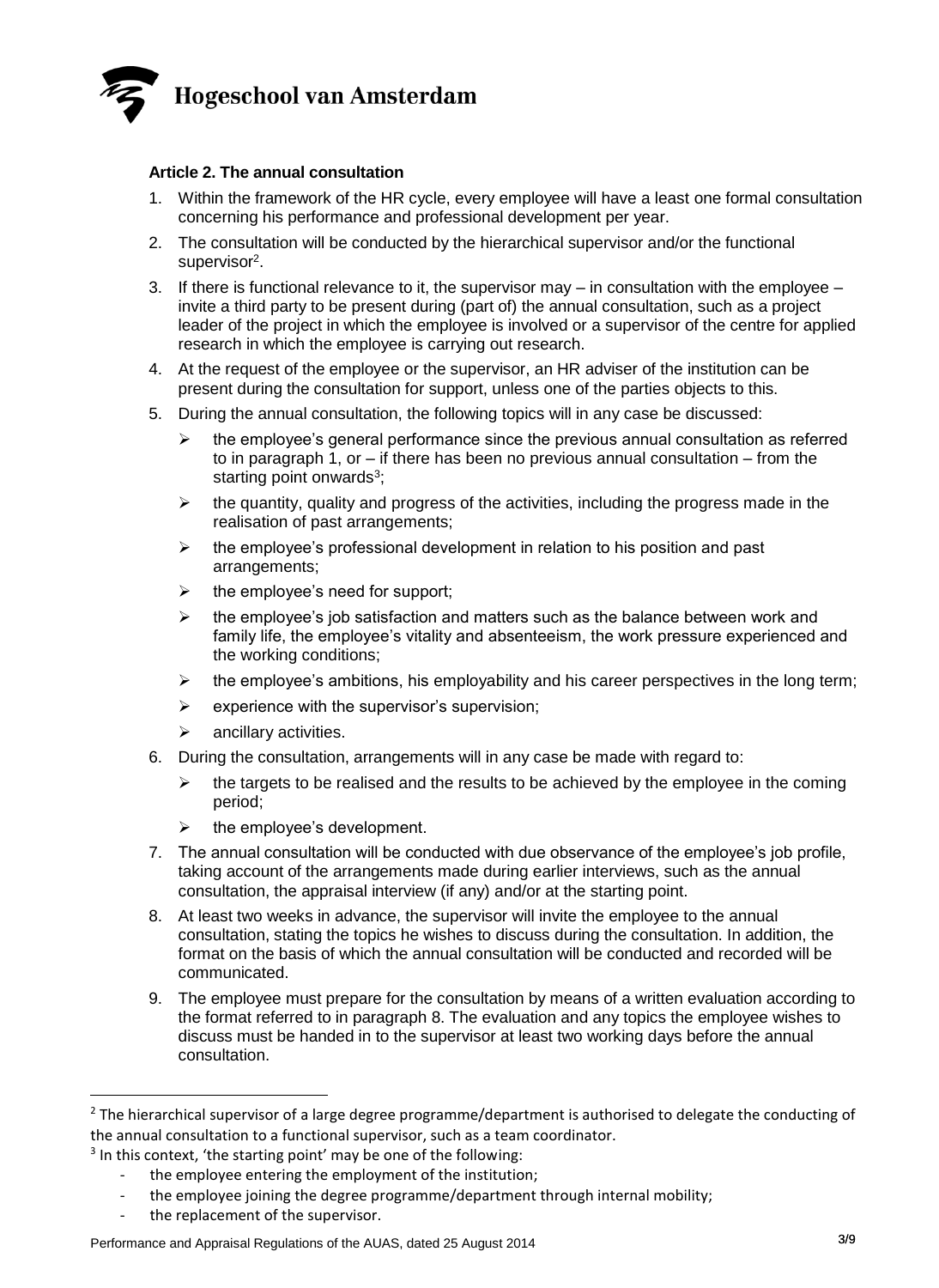

10. The supervisor may use feedback concerning the employee's performance requested from third parties, as well as relevant measurements taken by third parties – such as teaching evaluations, quality assurance reports and study success rates – as input for the annual consultation.

Both the employee himself and the supervisor can request the feedback referred to in the preceding sentence from third parties, on the understanding that the supervisor will inform the employee in advance of the type of information he will request, and from whom he will request it.

- 11. The supervisor will draw up a report of the annual consultation and the arrangements made during the consultation, according to the format referred to in paragraph 8. The employee will be provided with this report within no more than three weeks after the annual consultation. The supervisor and the employee may agree that the employee will draw up the report himself. The supervisor and the employee will sign the report containing the arrangements laid down to indicate their agreement.
- 12. If the employee does not agree to the written report of the annual consultation and/or the arrangements recorded therein, the supervisor and the employee will try to come to an agreement on the relevant contents. If they fail to come to an agreement, the employee will sign the report 'as seen', adding his written remarks. These remarks must be signed by the employee, while the supervisor must sign them 'as seen'.
- 13. The report of the annual consultation and any remarks will be kept in the employee's personnel file. The employee will be provided with a copy of the report.
- 14. The report of the annual consultation will be removed from the personnel file three years after the date of the consultation.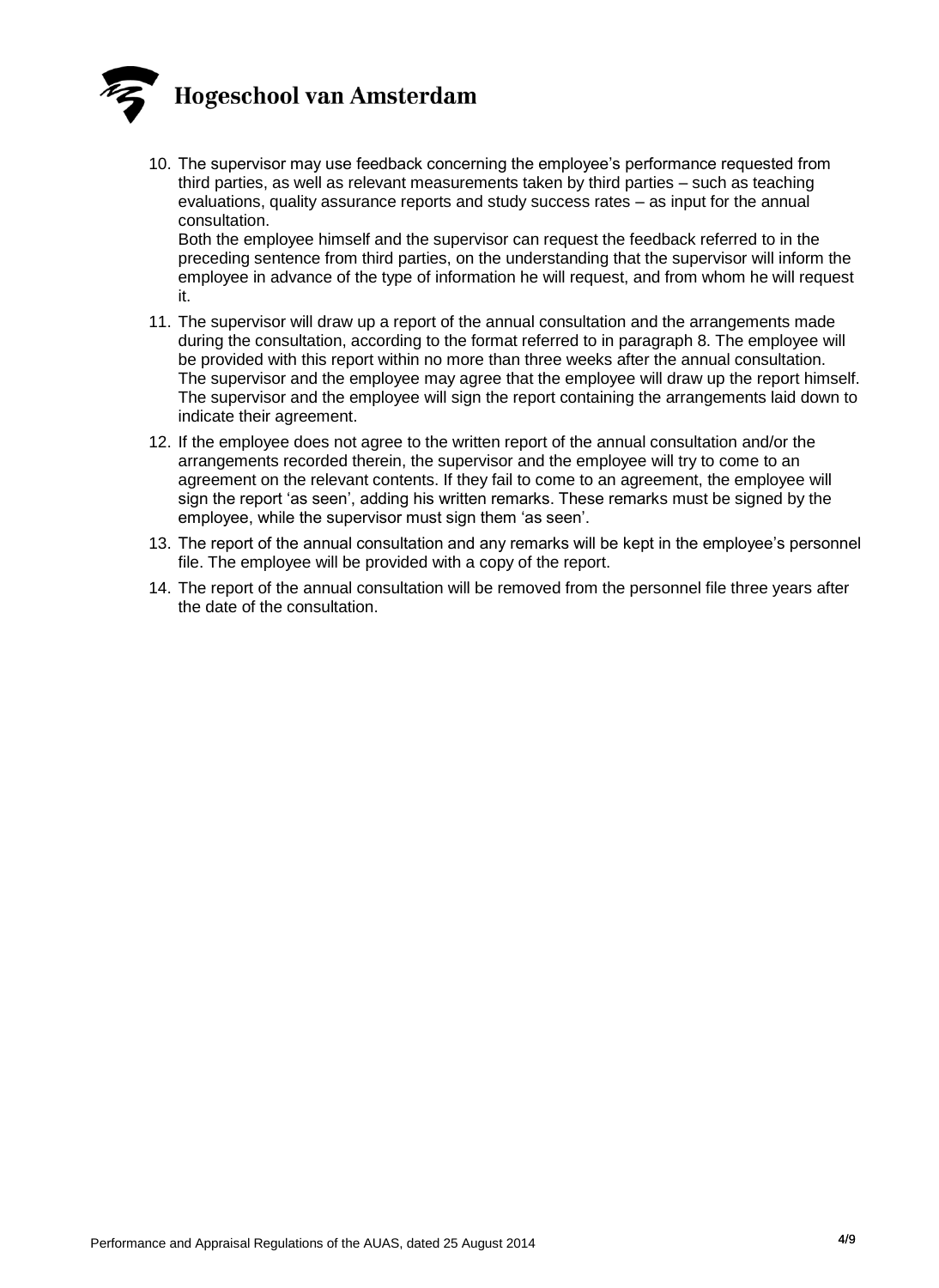

#### **Article 3. The annual appraisal**

- 1. Within the framework of the HR cycle, every employee will be assessed by his hierarchical supervisor at least once a year. The appraisal will be recorded by means of the written appraisal decision. Taking the appraisal decision may not be delegated to any functional supervisor.
- 2. In the written appraisal decision, the hierarchical supervisor will record a substantiated opinion on the employee's performance over the course of the preceding period of no more than one year. In addition, the hierarchical supervisor will state the decision he has taken with regard to the employee's legal status.
- 3. The hierarchical supervisor may use third-party feedback, as well as relevant measurements taken by third parties – such as teaching evaluations, quality assurance reports and study success rates – as input for the appraisal decision. If there is a functional supervisor, he must provide input for the appraisal decision as well. If third-party information is used, this information will be made available to the employee.
- 4. The appraisal decision will be in line with the meetings between the employee and the supervisor over the course of the past appraisal period.
- 5. The decision with regard to the employee's legal status as referred to in paragraph 2 above will in any case pertain to the annual salary increase as referred to in Article H-3 cao-hbo. It will be based on the three appraisal criteria described therein. In addition to these, the 'intermediate category' of *Mediocre* may be used within the institution, which, with regard to the consequences for the salary, is in line with the cao category of *Good*.

| Cao-hbo Art. H-3,<br>paragraph 2                                                                     | <b>Practical application AUAS</b>                                                                         | <b>Salary</b><br>consequences |  |  |  |  |
|------------------------------------------------------------------------------------------------------|-----------------------------------------------------------------------------------------------------------|-------------------------------|--|--|--|--|
| <b>Excellent</b>                                                                                     | Salary increase by 2                                                                                      |                               |  |  |  |  |
| The employee's performance exceeded the normal level for the<br>position.                            | increments*                                                                                               |                               |  |  |  |  |
| Good                                                                                                 | Good                                                                                                      | Salary increase by 1          |  |  |  |  |
| The employee's<br>performance was at the<br>normal level for the<br>position.                        | The employee's performance was<br>regularly or consistently at the normal<br>level for the position.      | increment <sup>*</sup>        |  |  |  |  |
|                                                                                                      | <b>Mediocre</b>                                                                                           |                               |  |  |  |  |
|                                                                                                      | The employee's performance was<br>sometimes at, and sometimes below the<br>normal level for the position. |                               |  |  |  |  |
| <b>Unsatisfactory</b>                                                                                | No salary adjustment                                                                                      |                               |  |  |  |  |
| The employee's performance was regularly or consistently under<br>the normal level for the position. |                                                                                                           |                               |  |  |  |  |
|                                                                                                      |                                                                                                           |                               |  |  |  |  |

Schematically, the possible appraisal outcomes can be presented as follows:

\* as long as the maximum for the job grade has not been achieved yet

#### *Appraisal 'Unsatisfactory'*

6. Before the employee's performance is assessed as being *Unsatisfactory*, there will be at least one extra formal meeting, during which the supervisor will state his intention to assess the employee's performance as being *Unsatisfactory*, as, in his opinion, it is regularly or consistently below the normal level for the position. In mutual consultation, points for improvement will be identified. The supervisor will draw up, sign and archive a written report of the relevant meeting, including the arrangements made, in accordance with Article 2, paragraph 11 through 14. There must be at least three months between the extra meeting and the annual appraisal, during which period the employee can work on improving his performance.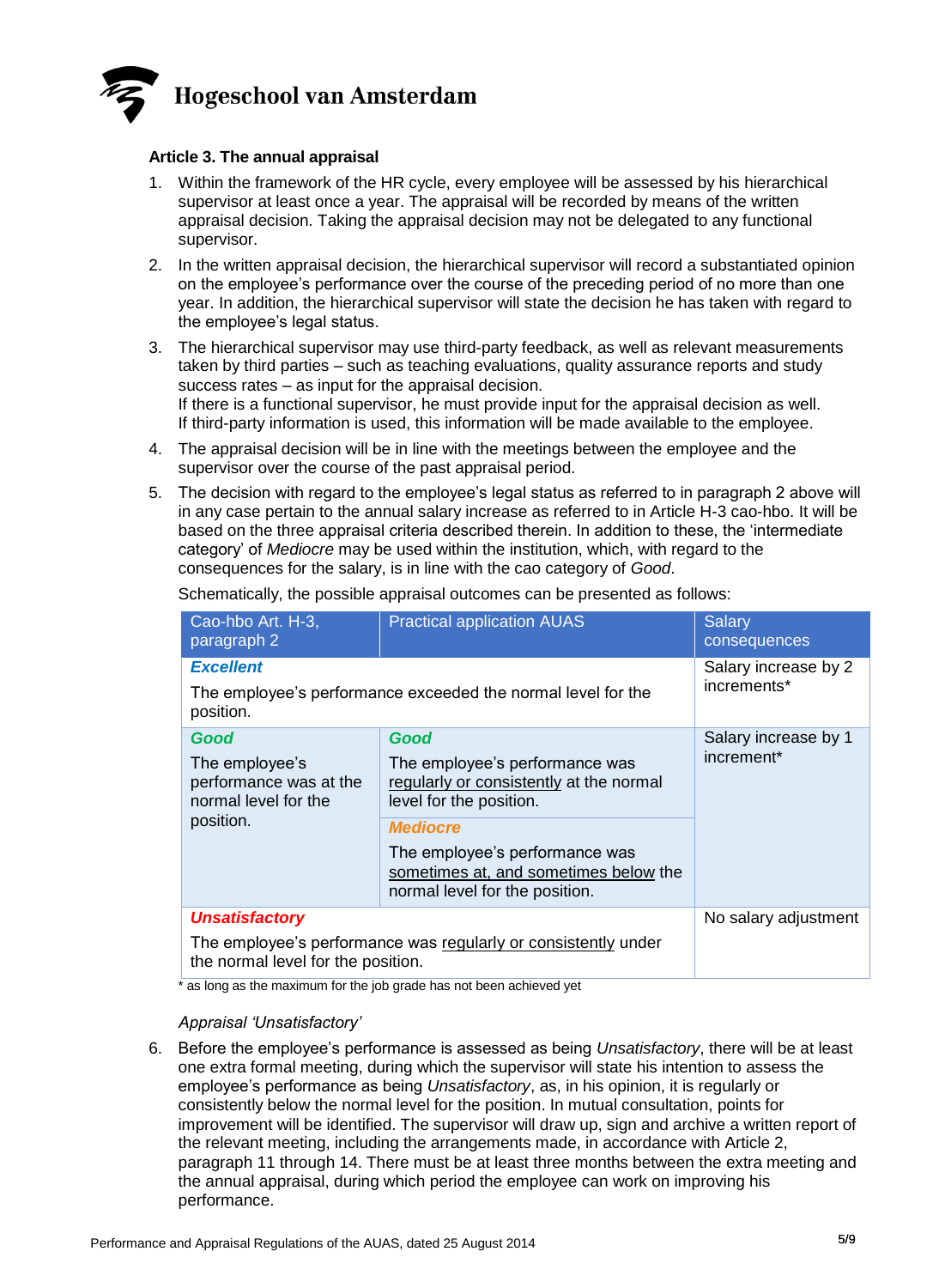

- 7. If the hierarchical supervisor decides to assess the employee's performance as being *Unsatisfactory* after the period of at least 3 months as referred to in Article 6, he will explain his decision and the consequences thereof during a personal meeting with the employee. If applicable, the functional supervisor will be present at this meeting.
- 8. If the employee's performance has been assessed as being *Unsatisfactory*, the meeting will be used to make concrete arrangements on the next steps to be taken. The employee will be given the opportunity to improve his performance. The parties will agree on an improvement process, the term of which will be appropriate and reasonable, during which process the supervisor will have regular evaluation meetings with the employee. At the end of that process, the employee's performance will be assessed again.

#### *Appraisal 'Mediocre'*

9. From an employment law point of view, the intermediate category of *Mediocre* falls under the category of *Good* of the cao-hbo, on the basis of which a one-increment salary increase is granted.

The intermediate category of *Mediocre* has been introduced for internal use within the institution, to offer the hierarchical supervisor the opportunity to clearly indicate that – in his opinion – the employee's results and performance are not at the desired level (yet). If the employee's performance has been assessed as being *Mediocre*, the salary increase should not be viewed as a reward, but rather as an incentive to work on improvement over the course of the coming year.

The appraisal category of *Mediocre* is intended as a warning and may only be allocated to an employee once. The following year, the employee's performance must be assessed as being either *Good* or *Unsatisfactory*, depending on his performance.

- 10. Before the employee's performance is assessed as being *Mediocre*, there will be at least one extra formal meeting, as is the case when the employee's performance has been assessed as being *Unsatisfactory* as described in paragraph 6.
- 11. If the employee's performance has been assessed as being *Mediocre*, there will be a personal meeting with the employee, in accordance with the conditions of paragraph 7. During this meeting, arrangements will be made on how the employee is to improve his performance and how the employer will support him in this.

#### *Appraisal 'Good'*

12. If the employee's performance has been assessed as being *Good*, this will generally not be discussed in a personal meeting with the employee. However, if the employee or the supervisor would like to have an appraisal interview, one must be arranged.

If applicable, the hierarchical supervisor can delegate this meeting to the functional supervisor. However, if the employee specifically requests a meeting with the hierarchical supervisor, this request must be complied with. In such case, the functional supervisor will still be present at the meeting.

#### *Appraisal 'Excellent'*

13. The hierarchical supervisor will have a personal meeting with the employee to explain why the employee's performance has been assessed as being *Excellent*. In addition, the supervisor and the employee will discuss the ambitions and career opportunities of the employee. Arrangements will be made with regard to the future. If applicable, the functional supervisor will be present at this meeting.

#### *Other conditions*

14. At the request of the employee or the supervisor, an HR adviser of the institution can be invited to be present during the appraisal interview. An employee or supervisor may have himself assisted by a third party as well, provided that this is communicated to the supervisor or the employee, respectively, in advance.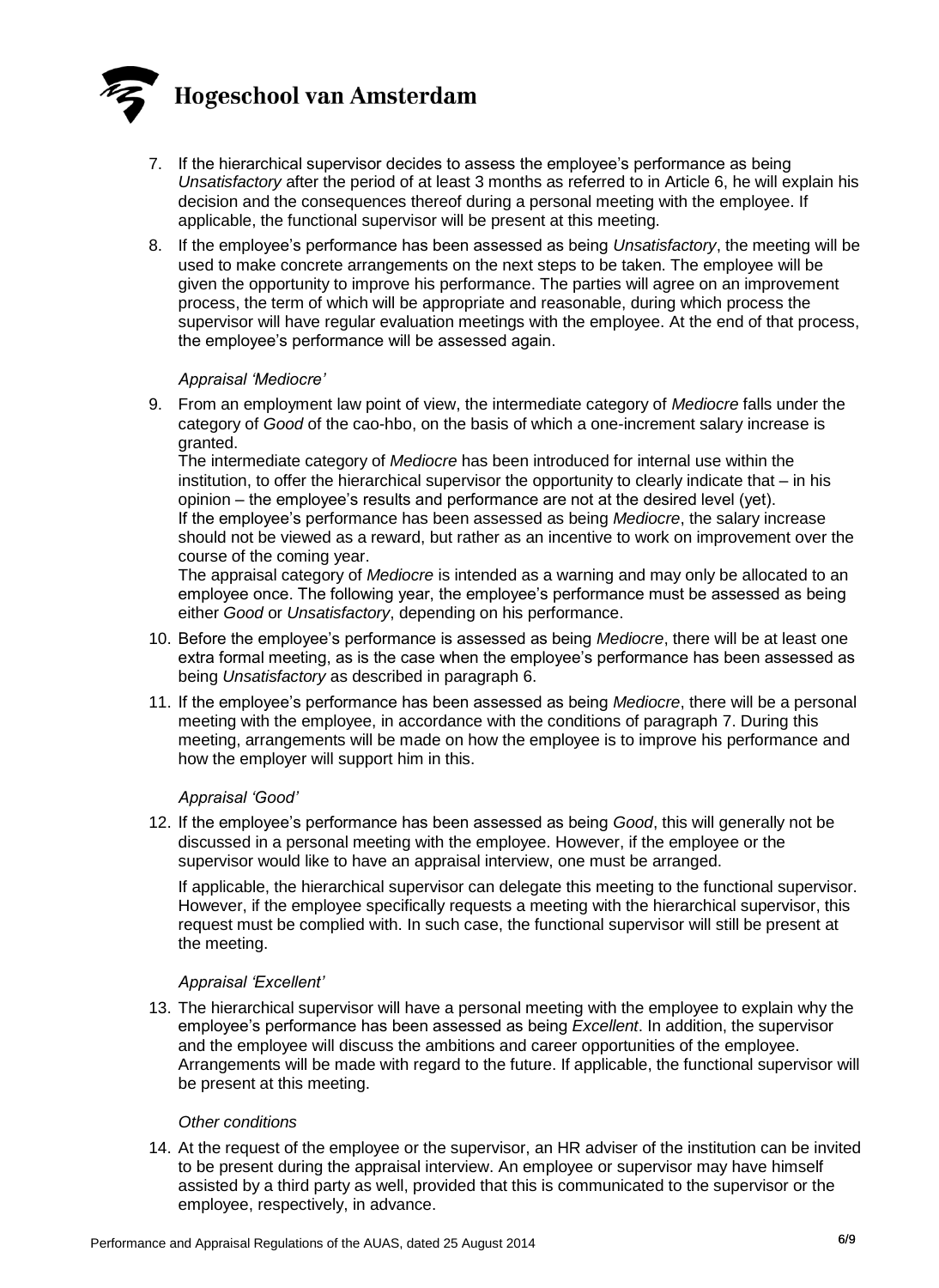

- 15. During the meeting that takes place after the employee's performance has been assessed as being *Unsatisfactory*, *Mediocre* or *Excellent*, the hierarchical supervisor will provide the employee with the written appraisal decision. If the employee's performance has been assessed as being *Good*, the employee will receive the appraisal decision by email. In all cases, the employee must sign the appraisal decision 'as seen', and hand it in to the hierarchical supervisor within no more than 5 working days.
- 16. The arrangements the hierarchical supervisor makes with the employee during the meeting that takes place after the employee's performance has been assessed as being *Unsatisfactory*, *Mediocre* and *Excellent* will be recorded in writing in an arrangements report. The employee must sign the arrangements report to indicate his agreement. If the employee does not agree to the written report of the arrangements made during the annual consultation, the supervisor and the employee will try to come to an agreement on the relevant contents. If they fail to come to an agreement, the employee will sign the arrangements report 'as seen', adding his written remarks. These remarks must be signed by the employee, while the supervisor must sign them 'as seen'.
- 17. The written appraisal decision and if applicable the arrangements made during the appraisal interview, as well as any appendices, will be kept in the employee's personnel file. The employee will be provided with a copy of the documents referred to in the preceding full sentence. The documents will be removed from the personnel file three years after being recorded.
- 18. If the employee does not agree to the decision with regard to his legal status that the hierarchical supervisor has taken on the basis of the appraisal, he may request a review in writing, with due observance of the conditions of Article 4 and – in the event that the review request is not granted, or not sufficiently granted – object in writing, with due observance of the conditions of Article 5.
- 19. If there has been no appraisal and, as a result, the employee does not receive an annual salary increase, he should initially discuss this with his hierarchical supervisor. If this still does not lead to an appraisal decision, the employee can object to this in writing to the hierarchical supervisor of the person who should have assessed the employee. In such case, the supervisor referred to in the preceding full sentence will see to it that the appraisal takes place within three months after all. The lodging of this objection will not affect the increment date.

#### *Appraisal in the event that the employee is absent for an extended period of time*

20. In the event of long-term absence on the part of an employee, it may not be possible to carry out a regular appraisal.

If the term with regard to which the employee can be assessed is shorter than 12 months, the hierarchical supervisor must make a decision on the basis of the following three options, according to the standards of reasonableness and fairness:

- a. In the event of long-term illness whether or not in combination with pregnancy/maternity leave – in which no extraordinary, specific factors play a role, the supervisor must allocate the appraisal category that was allocated during the previous appraisal (where applicable, with a maximum of one increment); or
- b. If an employee is absent for longer than 6 months for a reason other than the reason referred to in paragraph a. (for example for a sabbatical) and is assessed on the basis of the previous appraisal, he will not be granted a salary increase; or
- c. An alternative for the above situations is to postpone the appraisal until the term of 6 months for which the employee can be assessed has taken place. In such case, any financial consequences thereof will take effect at a later date as well.
- 21. If the (sick) leave period of the employee exceeds 12 months, there must be an appraisal 6 months after the employee's full return to work. In such case, any financial consequences thereof will take effect at a later date as well.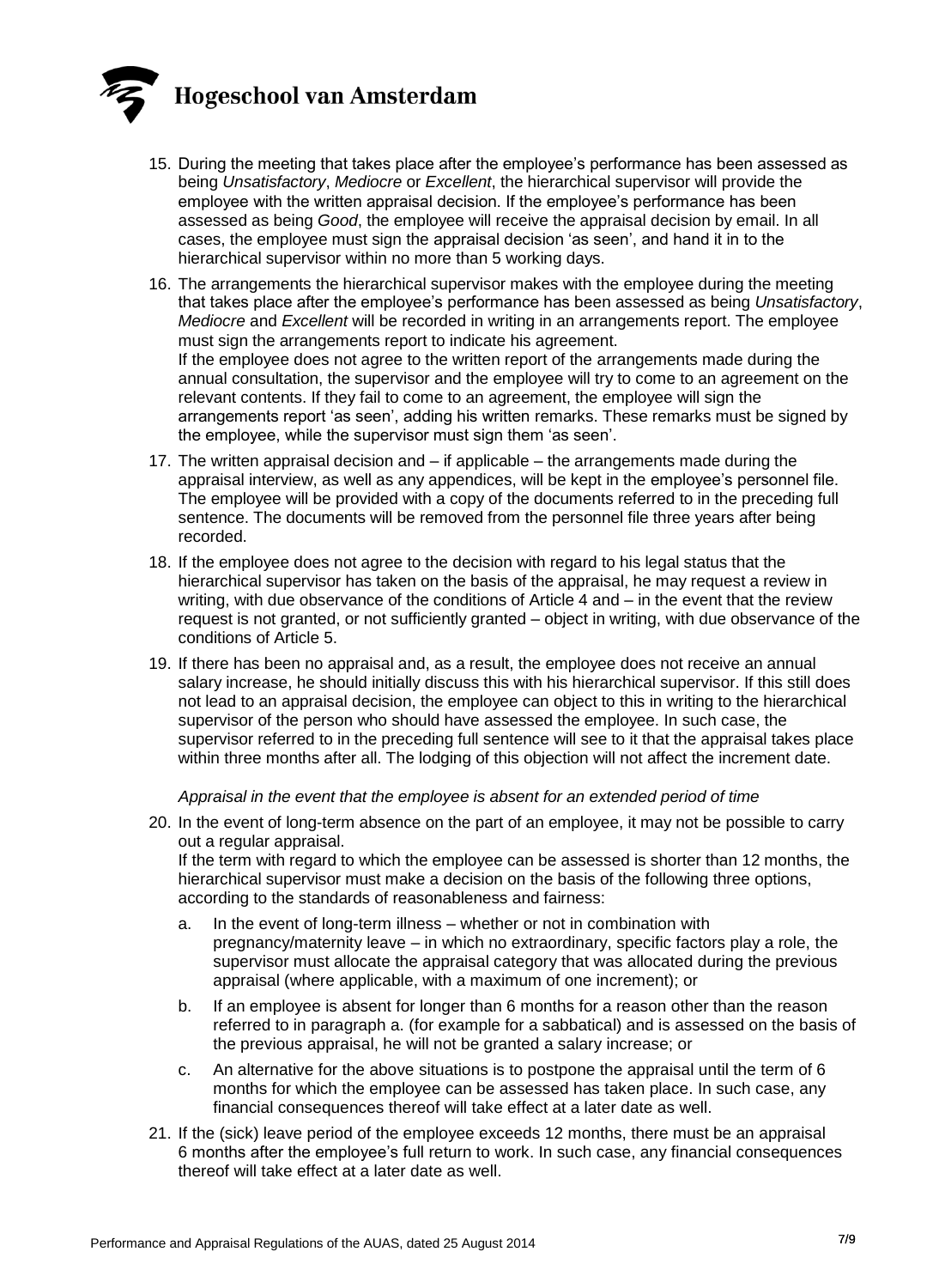

#### **Article 4. Review**

- 1. An employee who is of the opinion that:
	- a. the appraisal is in conflict with any stipulation of these regulations or the applicable caohbo, or;
	- b. according to the standards of reasonableness and fairness, the appraisal is not supported by the grounds and facts contained in the appraisal decision,

can submit a written request to his hierarchical supervisor to review the appraisal decision he has taken, including the chosen appraisal category and the resulting decision on whether or not to grant the employee an annual salary increase. The employee may also request a review in respect of other decisions with regard to the employee's legal status that are taken within the framework of the appraisal.

- 2. The review request must be submitted to the hierarchical supervisor within 10 working days of the employee signing the appraisal decision 'as seen'.
- 3. The hierarchical supervisor will consult his own supervisor and the H&R adviser of his unit on the request. The hierarchical supervisor will take a decision on the review request within 10 working days. If the hierarchical supervisor decides not to comply with the review request, this decision will be substantiated and laid down in writing.

#### **Article 5. Objection**

- 1. The employee can object to the decision of the supervisor as referred to in Article 4, paragraph 3 through the appeal tribunal, which is the dean or the director of the central department or unit that the employee falls under from an organisational point of view. For deans and directors of central departments/units, the Executive Board will serve as the appeal tribunal.
- 2. A notice of objection must meet the following requirements:
	- the name and address of the person submitting the objection,
	- the date,
	- a description of the decision to which the objection pertains,
	- a copy of the decision (if possible),
	- the substantiation of the objection,
	- if an authorised representative has been engaged, a signed written power of attorney from the person submitting the objection.
- 3. The written notice of objection must be submitted to the appeal tribunal within four weeks of the decision as referred to in Article 4, paragraph 3.
- 4. The appeal tribunal will submit the objection to the *appraisals advice committee* for advice. The appeal tribunal will only decide on the objection after the *appraisals advice committee* has issued an advice.
- 5. As soon as possible, and preferably within four weeks of the *advice committee* receiving the notice of objection, both the employee and the hierarchical supervisor will be given the opportunity to explain their positions at a hearing. The employee may have himself assisted by a third party.
- 6. The *advice committee* will in any case assess:
	- d. whether the appraisal is in conflict with any stipulation of these regulations or the applicable cao-hbo, or;
	- e. according to the standards of reasonableness and fairness, the appraisal is supported by the grounds and facts contained in the appraisal decision.